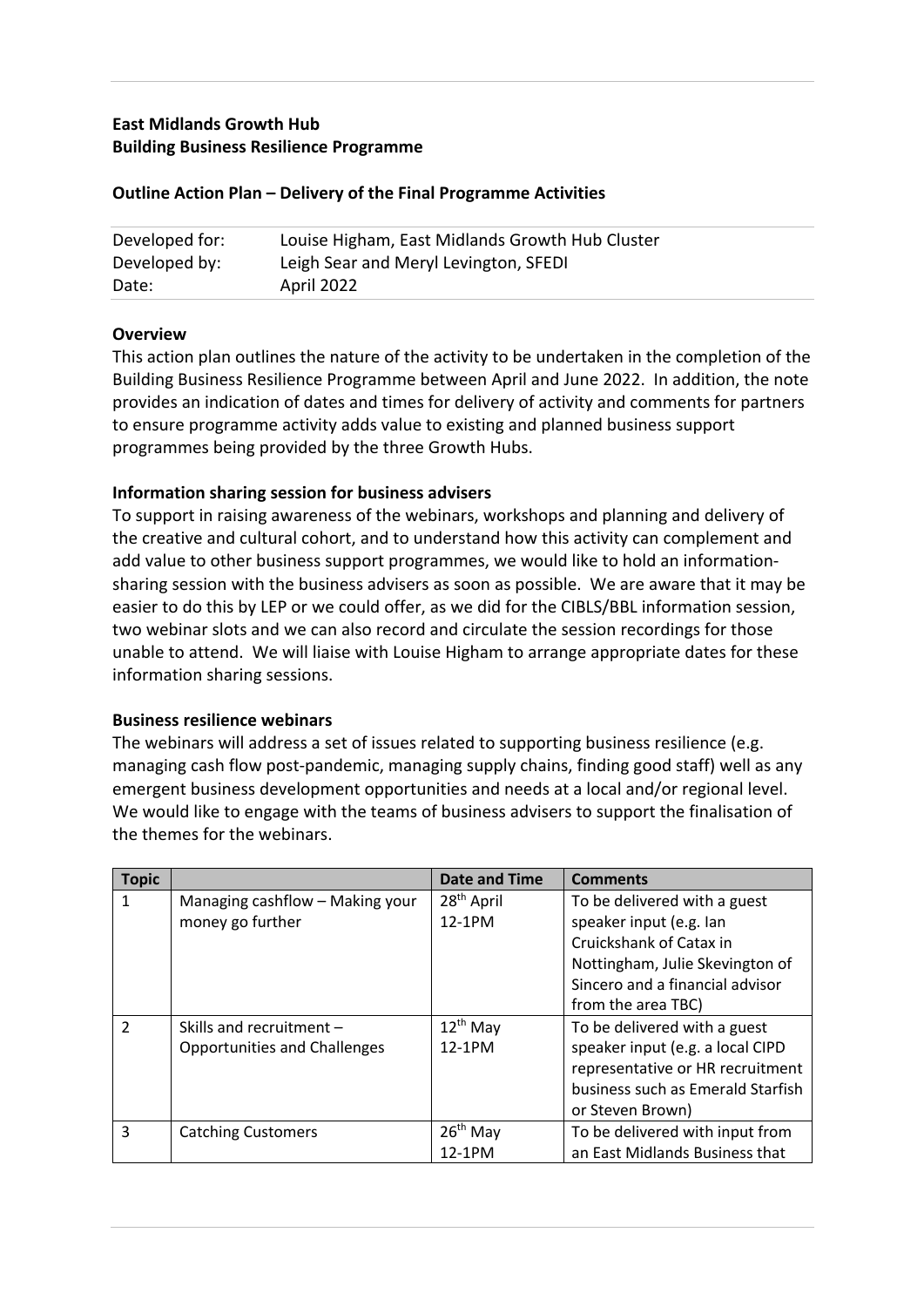|   |                                                                       |                      | has grown through real customer<br>understanding                                            |
|---|-----------------------------------------------------------------------|----------------------|---------------------------------------------------------------------------------------------|
| 4 | Managing your own business $-$<br><b>Building personal resilience</b> | $8th$ June<br>12-1PM | To be delivered with a guest<br>speaker input (e.g. John<br>Sunderland-Wright of JSAchieve) |
|   | EU Update - International trade<br>and supply chains                  | 23rd June<br>12-1PM  | To delivered in partnership with<br>Andrea Collins                                          |

## **Business resilience workshops**

The workshops will complement the webinars by providing an opportunity to develop both learning and skills development of the owner-managers of small businesses related to supporting business resilience and bringing the future forward (e.g. embedding sustainability in business processes and practices). The workshops will be led by Leigh Sear and Meryl Levington and they involve a combination of facilitated taught input, group activities and self-reflection exercises. Where appropriate, guest speakers will be invited to provide an input on specific issues. The workshops will be held live across the region and we would like to engage with the teams of business advisers to support finalisation of the themes for the webinars.

| <b>Topic</b>   |                                   | Date and Time          | <b>Comments</b>                   |
|----------------|-----------------------------------|------------------------|-----------------------------------|
| 1              | Future proofing your business     | $18th$ May             | To explore how to strengthen      |
|                |                                   | 10AM-1PM               | business sustainability and take  |
|                |                                   |                        | advantage of emerging             |
|                |                                   |                        | opportunities                     |
| $\overline{2}$ | Your business and the environment | 1st <sup>th</sup> June | To be delivered with a guest      |
|                | - Building a sustainable business | 10AM-1PM               | speaker input (e.g. John Kent of  |
|                |                                   |                        | Zeco)                             |
| 3              | Strategies for managing a remote  | $15th$ June            | To be delivered with a guest      |
|                | and hybrid workforce              | 10AM-1 PM              | speaker input (e.g. a local CIPD  |
|                |                                   |                        | representative or HR              |
|                |                                   |                        | recruitment business)             |
| 4              | Developing operational resilience | $29th$ June            | This topic could be changed to    |
|                |                                   | 10AM-1 PM              | reflect a local/regional issue of |
|                |                                   |                        | importance                        |

## **Building business resilience programme – Creative and cultural cohort**

This will involve: re-engaging the businesses who signed up for the original cohort; following-up leads to finalise recruitment of eight businesses to the cohort; delivery of five half-day workshops and one full-day workshop focused on different aspects of business resilience (e.g. personal resilience of the owner-manager, financial and commercial resilience, operational resilience). The workshops will be led by Meryl Levington and Leigh Sear and they will be delivered online.

| <b>Topic</b> |                                                                 | Date and Time             | <b>Comments</b>                                          |
|--------------|-----------------------------------------------------------------|---------------------------|----------------------------------------------------------|
|              | Introduction to the programme and<br><b>Personal Resilience</b> | Tues 10th May<br>10AM-1PM | To be delivered with a guest<br>speaker input (e.g. John |
|              |                                                                 |                           | Sunderland-Wright of                                     |
|              |                                                                 |                           | JSAchieve)                                               |